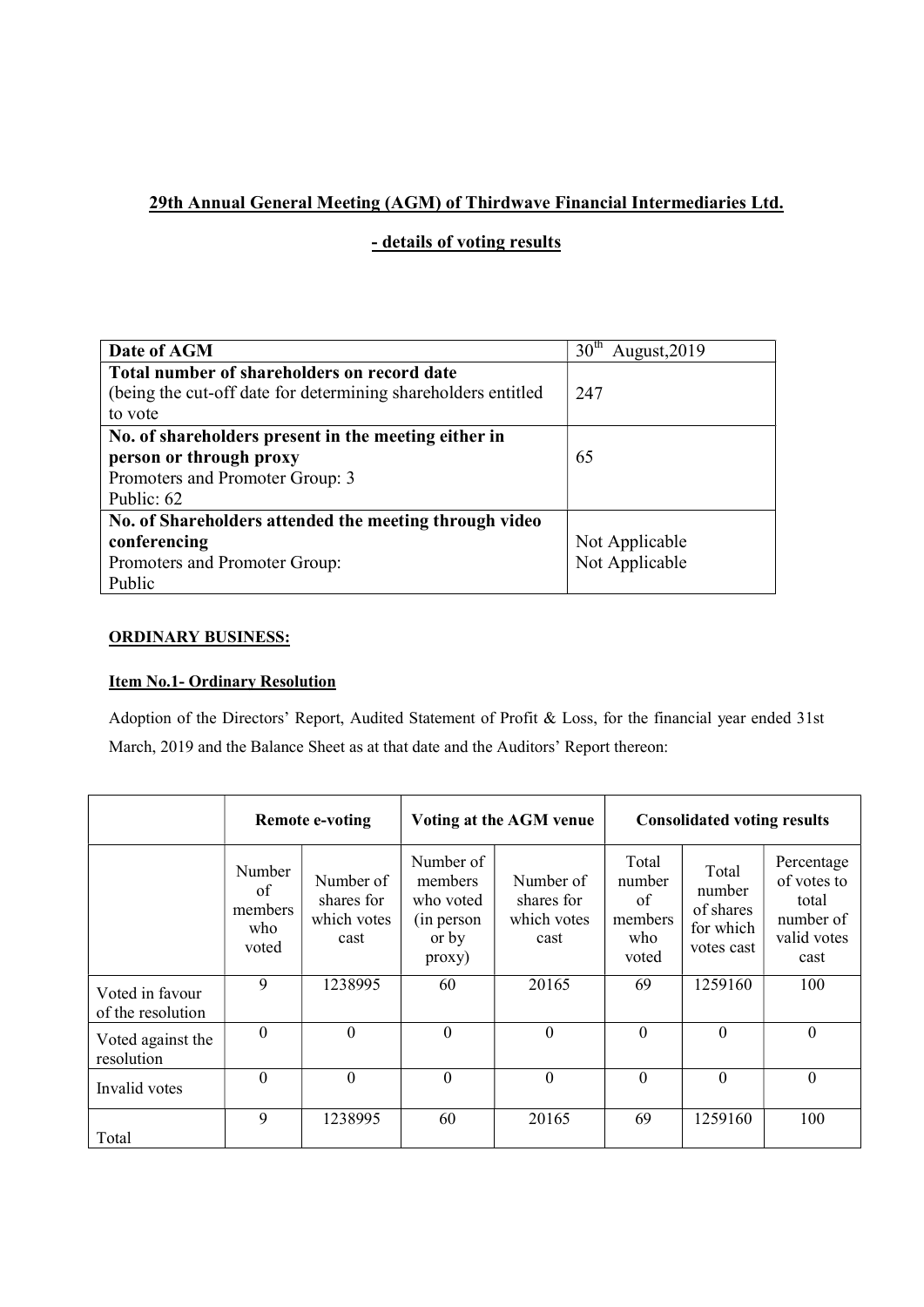#### Item No.2- Ordinary Resolution-

Appointment of a Director in place of Mrs Suman Agarwal, Director (DIN: 06955583), retiring by rotation:

|                                      | <b>Remote e-voting</b>                  |                                                |                                                                       | Voting at the AGM<br>venue                     | <b>Consolidated voting results</b>               |                                                         |                                                                        |
|--------------------------------------|-----------------------------------------|------------------------------------------------|-----------------------------------------------------------------------|------------------------------------------------|--------------------------------------------------|---------------------------------------------------------|------------------------------------------------------------------------|
|                                      | Number<br>of<br>members<br>who<br>voted | Number<br>of shares<br>for which<br>votes cast | Number<br>of<br>members<br>who voted<br>(in person<br>or by<br>proxy) | Number<br>of shares<br>for which<br>votes cast | Total<br>number<br>of<br>members<br>who<br>voted | Total<br>number of<br>shares for<br>which<br>votes cast | Percentage<br>of votes to<br>total<br>number of<br>valid votes<br>cast |
| Voted in favour<br>of the resolution | 9                                       | 1238995                                        | 60                                                                    | 20165                                          | 69                                               | 1259160                                                 | 100                                                                    |
| Voted against<br>the resolution      | $\theta$                                | $\mathbf{0}$                                   | $\boldsymbol{0}$                                                      | $\theta$                                       | $\theta$                                         | $\Omega$                                                | $\mathbf{0}$                                                           |
| Invalid votes                        | $\theta$                                | $\theta$                                       | $\theta$                                                              | $\Omega$                                       | $\theta$                                         | $\Omega$                                                | 0                                                                      |
| Total                                | 9                                       | 1238995                                        | 60                                                                    | 20165                                          | 69                                               | 1259160                                                 | 100                                                                    |

## Item No.3- Special Resolution:

Approval for appointment of M/s. J. Gupta & Co. LLP, (ICAI Registration no. 314010E), Chartered Accountants, as Statutory Auditors of the Company:

|                                      | <b>Remote e-voting</b>                  |                                                |                                                                       | Voting at the AGM<br>venue                     | <b>Consolidated voting results</b>               |                                                         |                                                                        |
|--------------------------------------|-----------------------------------------|------------------------------------------------|-----------------------------------------------------------------------|------------------------------------------------|--------------------------------------------------|---------------------------------------------------------|------------------------------------------------------------------------|
|                                      | Number<br>of<br>members<br>who<br>voted | Number<br>of shares<br>for which<br>votes cast | Number<br>of<br>members<br>who voted<br>(in person<br>or by<br>proxy) | Number<br>of shares<br>for which<br>votes cast | Total<br>number<br>of<br>members<br>who<br>voted | Total<br>number of<br>shares for<br>which<br>votes cast | Percentage<br>of votes to<br>total<br>number of<br>valid votes<br>cast |
| Voted in favour<br>of the resolution | 9                                       | 1238995                                        | 60                                                                    | 20165                                          | 69                                               | 1259160                                                 | 100                                                                    |
| Voted against<br>the resolution      | $\overline{0}$                          | $\theta$                                       | $\boldsymbol{0}$                                                      | $\theta$                                       | $\theta$                                         | $\theta$                                                | $\theta$                                                               |
| Invalid votes                        | $\mathbf{0}$                            | $\theta$                                       | $\boldsymbol{0}$                                                      | $\theta$                                       | $\mathbf{0}$                                     | $\boldsymbol{0}$                                        | $\boldsymbol{0}$                                                       |
| Total                                | 9                                       | 1238995                                        | 60                                                                    | 20165                                          | 69                                               | 1259160                                                 | 100                                                                    |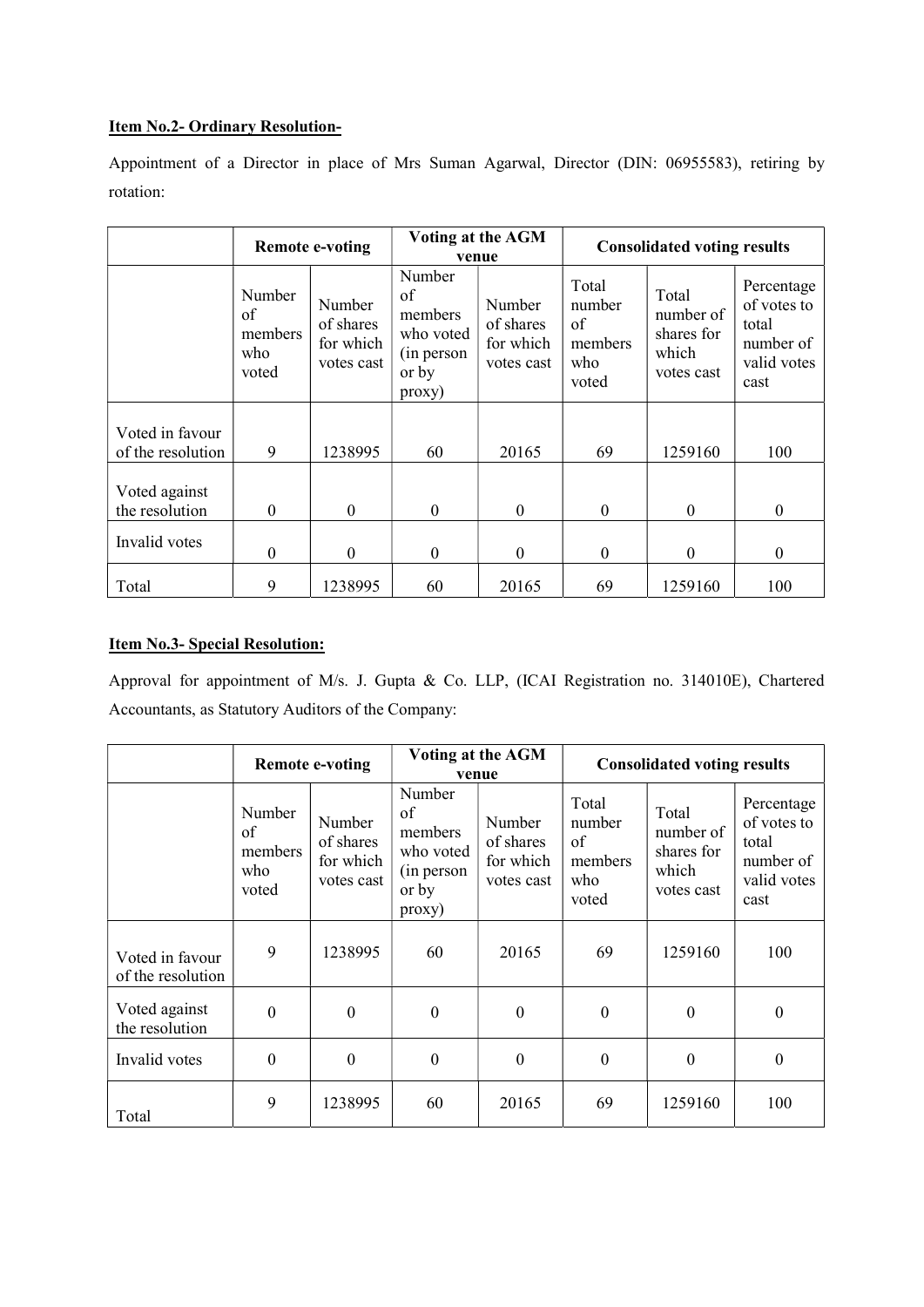#### SPECIAL BUSINESS:

## Item No. 1- Special Resolution:

Appointment of Mr. Sandeep Kedia (DIN: 03604353), as an Independent Director of the Company for a period of 5 years w.e.f 30.08.2019:

|                                      | <b>Remote e-voting</b>                  |                                                | Voting at the AGM<br>venue                                            |                                                | <b>Consolidated voting results</b>               |                                                         |                                                                        |
|--------------------------------------|-----------------------------------------|------------------------------------------------|-----------------------------------------------------------------------|------------------------------------------------|--------------------------------------------------|---------------------------------------------------------|------------------------------------------------------------------------|
|                                      | Number<br>of<br>members<br>who<br>voted | Number<br>of shares<br>for which<br>votes cast | Number<br>of<br>members<br>who voted<br>(in person<br>or by<br>proxy) | Number<br>of shares<br>for which<br>votes cast | Total<br>number<br>of<br>members<br>who<br>voted | Total<br>number of<br>shares for<br>which<br>votes cast | Percentage<br>of votes to<br>total<br>number of<br>valid votes<br>cast |
| Voted in favour<br>of the resolution | 9                                       | 1238995                                        | 60                                                                    | 20165                                          | 69                                               | 1259160                                                 | 100                                                                    |
| Voted against<br>the resolution      | $\theta$                                | $\theta$                                       | $\boldsymbol{0}$                                                      | $\theta$                                       | $\theta$                                         | $\Omega$                                                | $\boldsymbol{0}$                                                       |
| Invalid votes                        | $\theta$                                | $\Omega$                                       | $\theta$                                                              | $\Omega$                                       | $\Omega$                                         | $\Omega$                                                | $\mathbf{0}$                                                           |
| Total                                | 9                                       | 1238995                                        | 60                                                                    | 20165                                          | 69                                               | 1259160                                                 | 100                                                                    |

#### Item No. 2- Special Resolution:

Approval for modification, substitution, addition and deletion in Clause III of the Objects Clause of the Memorandum of Association of the Company:

|                                      | <b>Remote e-voting</b>                  |                                                | Voting at the AGM<br>venue                                            |                                                | <b>Consolidated voting results</b>               |                                                         |                                                                        |
|--------------------------------------|-----------------------------------------|------------------------------------------------|-----------------------------------------------------------------------|------------------------------------------------|--------------------------------------------------|---------------------------------------------------------|------------------------------------------------------------------------|
|                                      | Number<br>of<br>members<br>who<br>voted | Number<br>of shares<br>for which<br>votes cast | Number<br>of<br>members<br>who voted<br>(in person<br>or by<br>proxy) | Number<br>of shares<br>for which<br>votes cast | Total<br>number<br>of<br>members<br>who<br>voted | Total<br>number of<br>shares for<br>which<br>votes cast | Percentage<br>of votes to<br>total<br>number of<br>valid votes<br>cast |
| Voted in favour<br>of the resolution | 9                                       | 1238995                                        | 60                                                                    | 20165                                          | 69                                               | 1259160                                                 | 100                                                                    |
| Voted against<br>the resolution      | $\overline{0}$                          | $\overline{0}$                                 | $\boldsymbol{0}$                                                      | $\theta$                                       | $\theta$                                         | $\theta$                                                | $\boldsymbol{0}$                                                       |
| Invalid votes                        | $\Omega$                                | $\theta$                                       | $\theta$                                                              | $\theta$                                       | $\Omega$                                         | $\Omega$                                                | $\mathbf{0}$                                                           |
| Total                                | 9                                       | 1238995                                        | 60                                                                    | 20165                                          | 69                                               | 1259160                                                 | 100                                                                    |